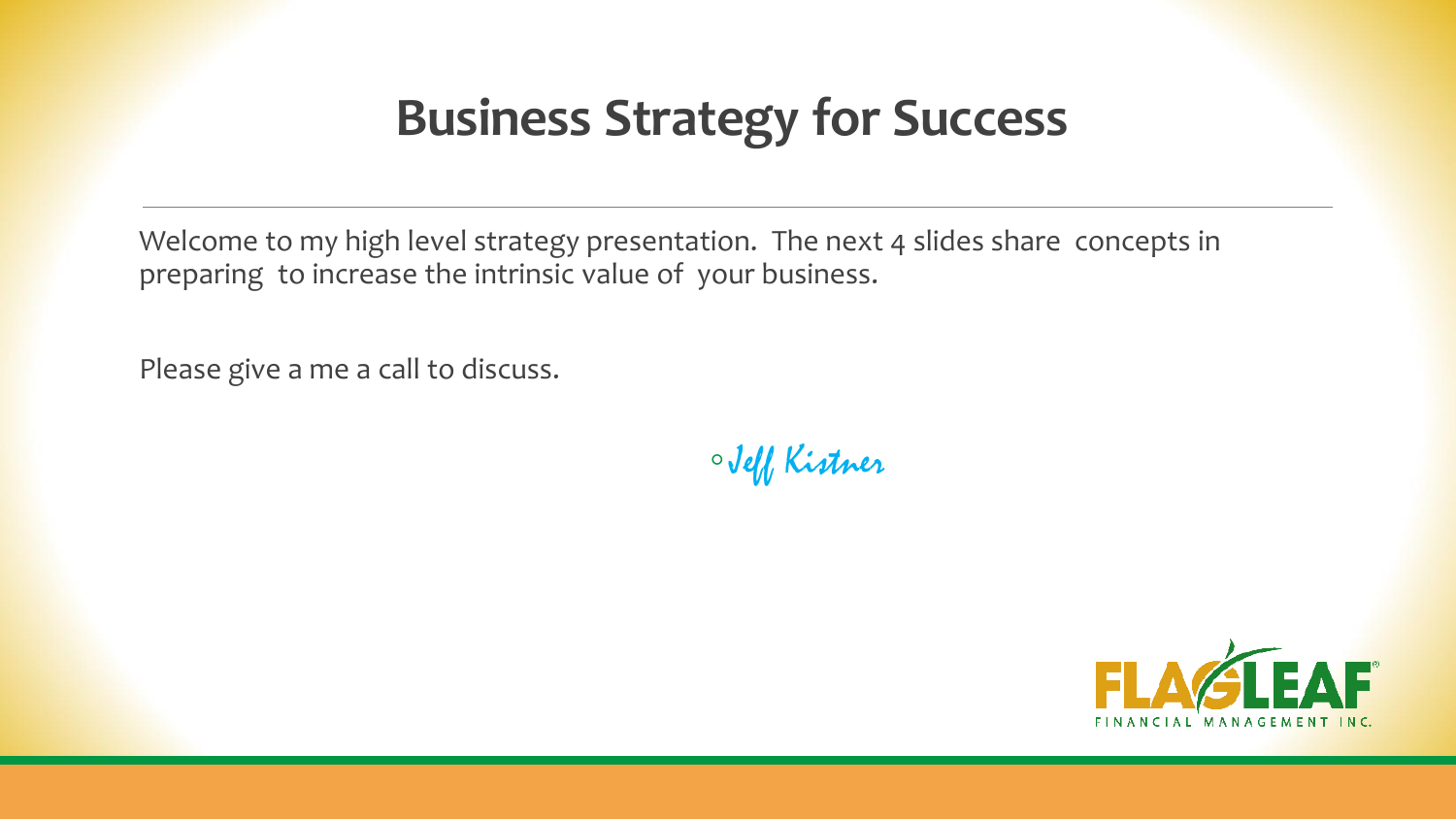# **High Level Steps In Development**

- ➢Initial meeting
- ➢Organization formed
- ➢Secure seed money
- ➢Feasibility Study
	- $\triangleright$  Economic, Market
	- $\triangleright$  Technical, Financial
	- ➢ Management
- ➢Develop Business plan
	- ➢ Operation plan
	- $\triangleright$  Marketing plan
	- $\triangleright$  Management plan
	- $\triangleright$  Financial plan
- ➢ Develop Prospectus
	- $\triangleright$  private placement or public offering
- ➢ Equity procurement / Membership drive
- $\triangleright$  Annual meeting
- ➢ Finance project
- ➢ Hire manager
- $\triangleright$  Project construction
- $\triangleright$  Begin operation

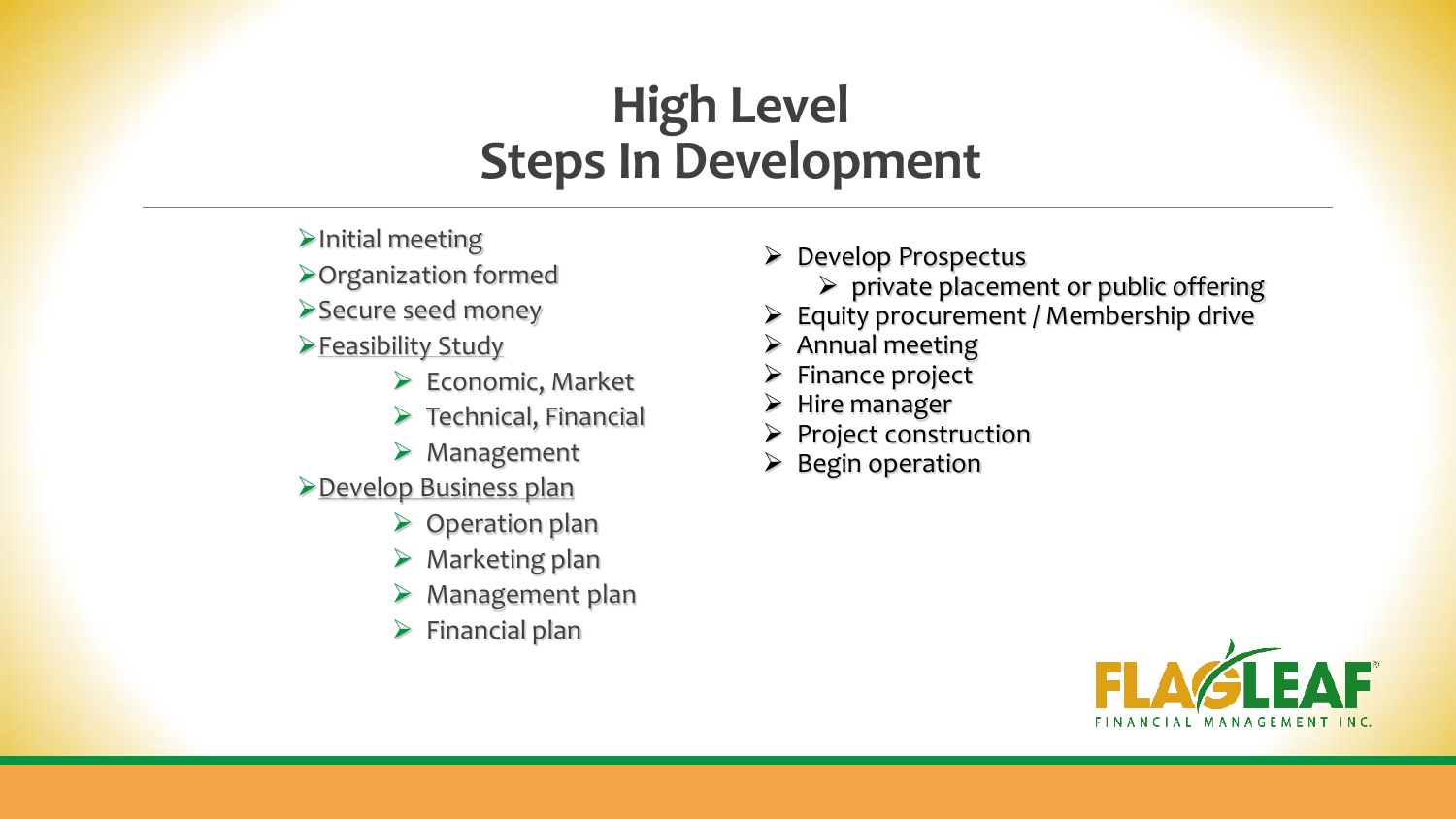## **Debt & Equity Allocation is Total Project Costs**

 $\checkmark$  Total cost of plant, property and equipment (PP&E)

 $\checkmark$  All pre-production, organizational and general operating funds through the end of ramp up, construction or stabilized growth period.

 $\checkmark$ Beginning working capital cash to cover outflow of all funds so not to overdraw bank account.

Owner Scope Plus Contractor Scope with Contingency

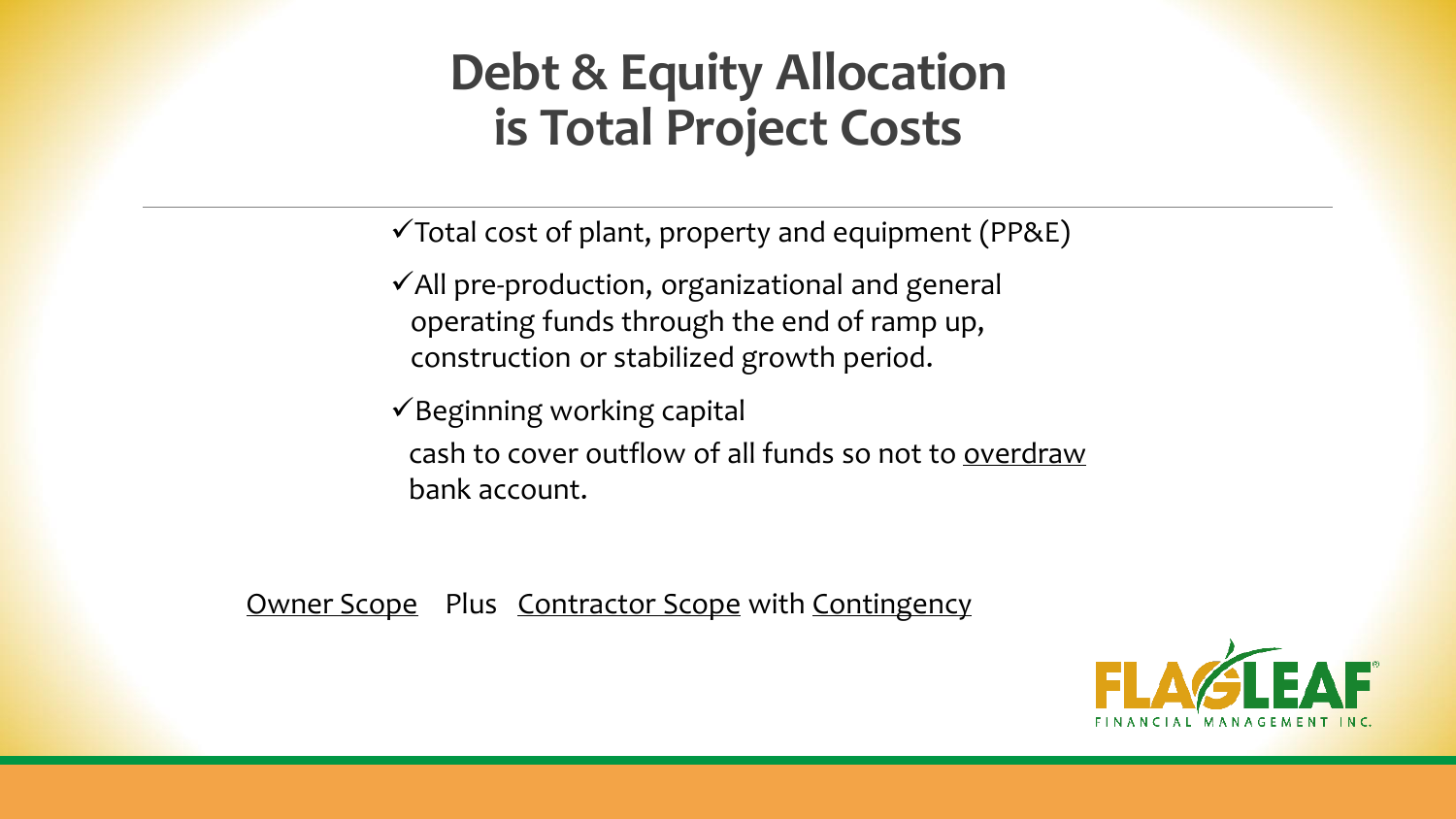# **Clearly Identify & Plan to Manage These Areas of Risks**

- 1. Technology / Construction
- 2. Operational or Production
- 3. Commodity/ Feedstock
	- Other Markets
- 4. Management
- 5. Government (Policy)
- 6. Currency

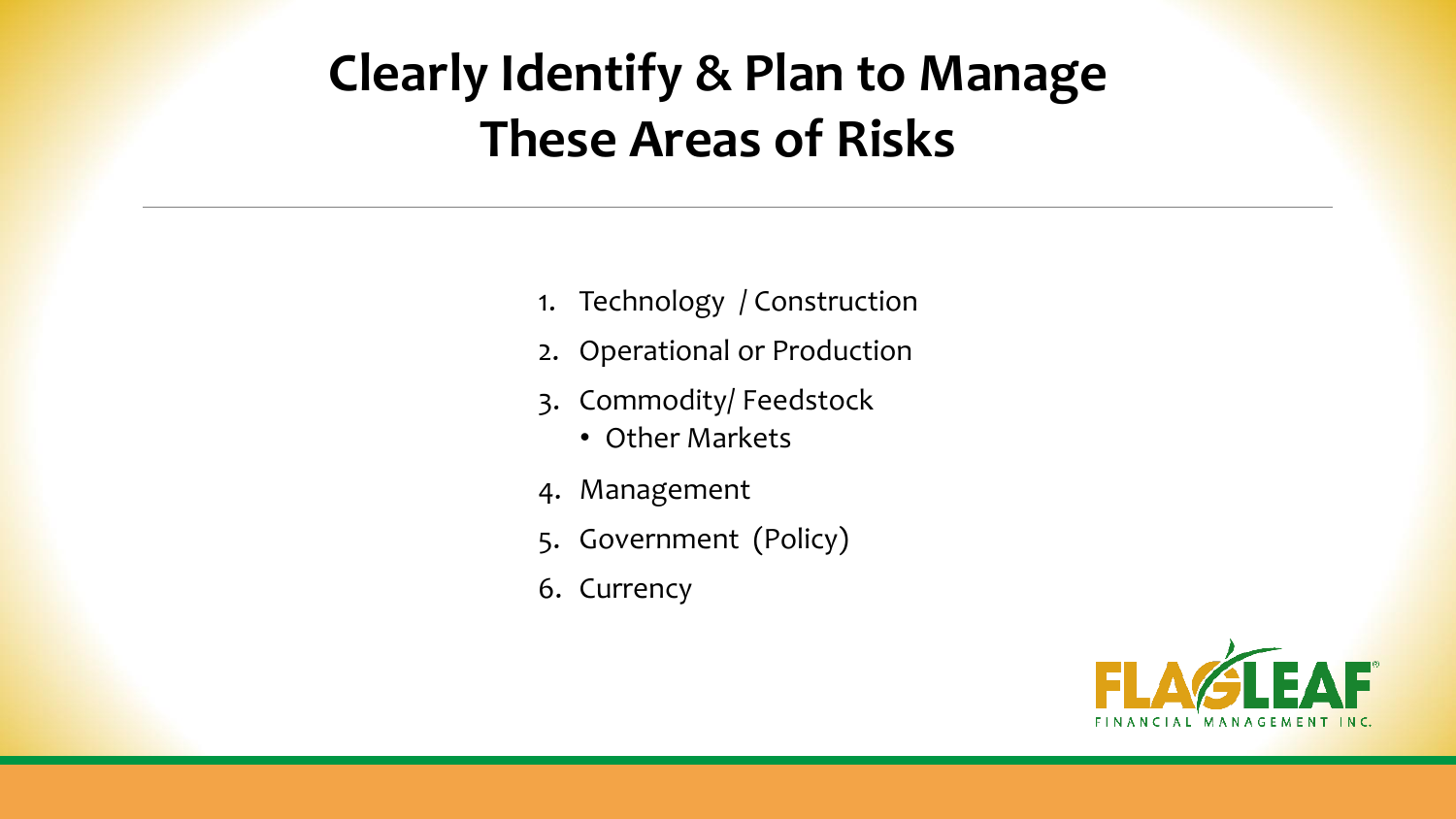### **Pitch Book or Business Plan**

- 1. Executive Summary
- 2. Transaction Overview
- 3. Business Plan of Operations
- 4. Management of Company
- 5. Historical Operating Performance (and/or) Economic Forecasts
- 6. Company Timeline
- 7. Transaction Merits